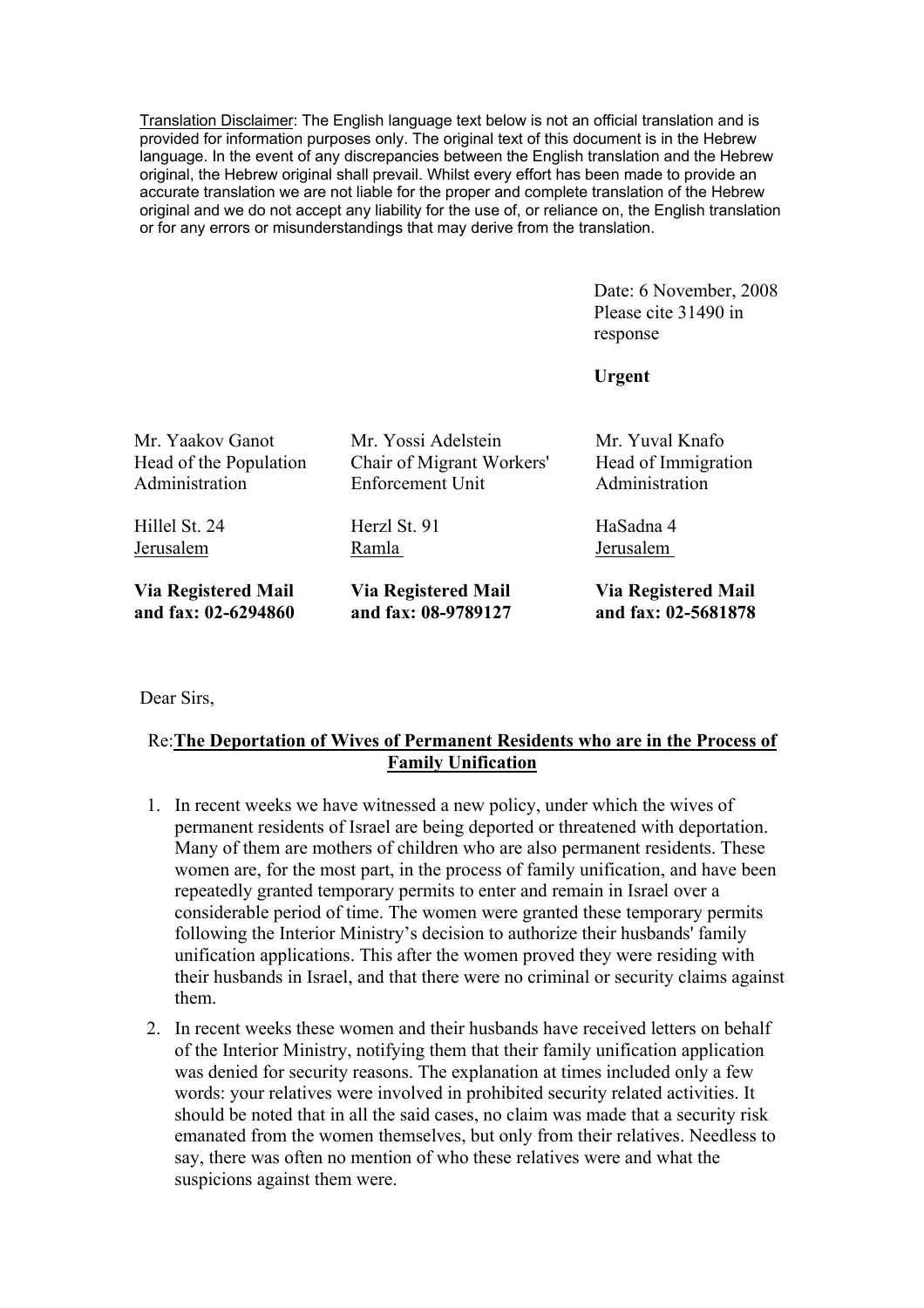3. The mounting evidence in our possession indicates that several weeks after the letters are received, before the couple have had the opportunity to appeal the decision, a similar practice is implemented:

First, the women are deceptively summoned to present themselves at a specific Jerusalem location – a police station, a checkpoint or even the entrance to the offices of the Population Administration. This "invitation" is carried out on the phone, by persons claiming to be Interior Ministry staff, who also claim that they are inviting the women to meet for the purpose of a hearing. When the women arrive at the location, they discover that this is not the case. Plain clothed police are there waiting for them, and they are ordered to board a civilian vehicle.

Second, the women are taken (at times, several women in the same vehicle) to a facility belonging to the Immigration Administration, located on HaSadna St., in the Talpiot industrial area. The women are then interrogated by investigators, who, to the best of our knowledge, belong to the Migrant Workers' Enforcement Unit, a section of the Interior Ministry. The interrogation is very brief, and does not include questions pertaining to the substance of the security claims against the women. The women are certainly not given the chance to present their case against the merits of the refusal in these circumstances.

When the investigation is finished, the women are ordered to leave Israel in two to three days. According to the investigators, their refusal to leave will lead to deportation to the Occupied Territories.

- 4. We will note that in a particularly disturbing case that has come to our knowledge, a woman received a similar letter from the Interior Ministry. Six days after the letter arrived, the woman sent a letter of appeal to the Interior Ministry, through her attorney. Some ten days later, while the appeal was being examined, the woman was summoned to a police station in Jerusalem. When she arrived at the station she was placed in a police vehicle and thrown out on the opposite side of the separation wall. The woman received no prior notice of deportation, and had no chance to bid her children and husband goodbye.
- 5. The practice described above reminds us all of the tactics employed by dark regimes. Deportations (or deportation threats) targeting unaccompanied women; the tearing of women from their husbands and children; a technique of misinformation and deception; the denial of any possibility for appeal against the deportation - all these acts have no place in a civilized society.
- 6. Denying these women and their spouses the possibility of pleading their case before the proper authorities before such a harsh sanction is taken against them is wholly unacceptable. It is well known that "It is a firmly established principle of our legal system that an administrative authority must refrain from taking a decision which infringes the rights and status of an individual, unless he has been given a fair and adequate chance to plead his case in the matter…" (HCJ 3495/06 **Chief Rabbi Yona Metzger v. the Attorney General**, ruling by Justice Beinisch, President of the Supreme Court). We will further note, that the court has recently ruled, in a number of judgments, that in cases where a family unification application is refused for reasons of security, the obligation to conduct a hearing must be upheld even before a decision is reached ( see: Adm. Pet. 514/07 Jaabys Hussein v. the Interior Ministry *Takdin – District Courts*  2007(4), 15594 (2007)). Certainly, if the obligation to grant a hearing prior to the